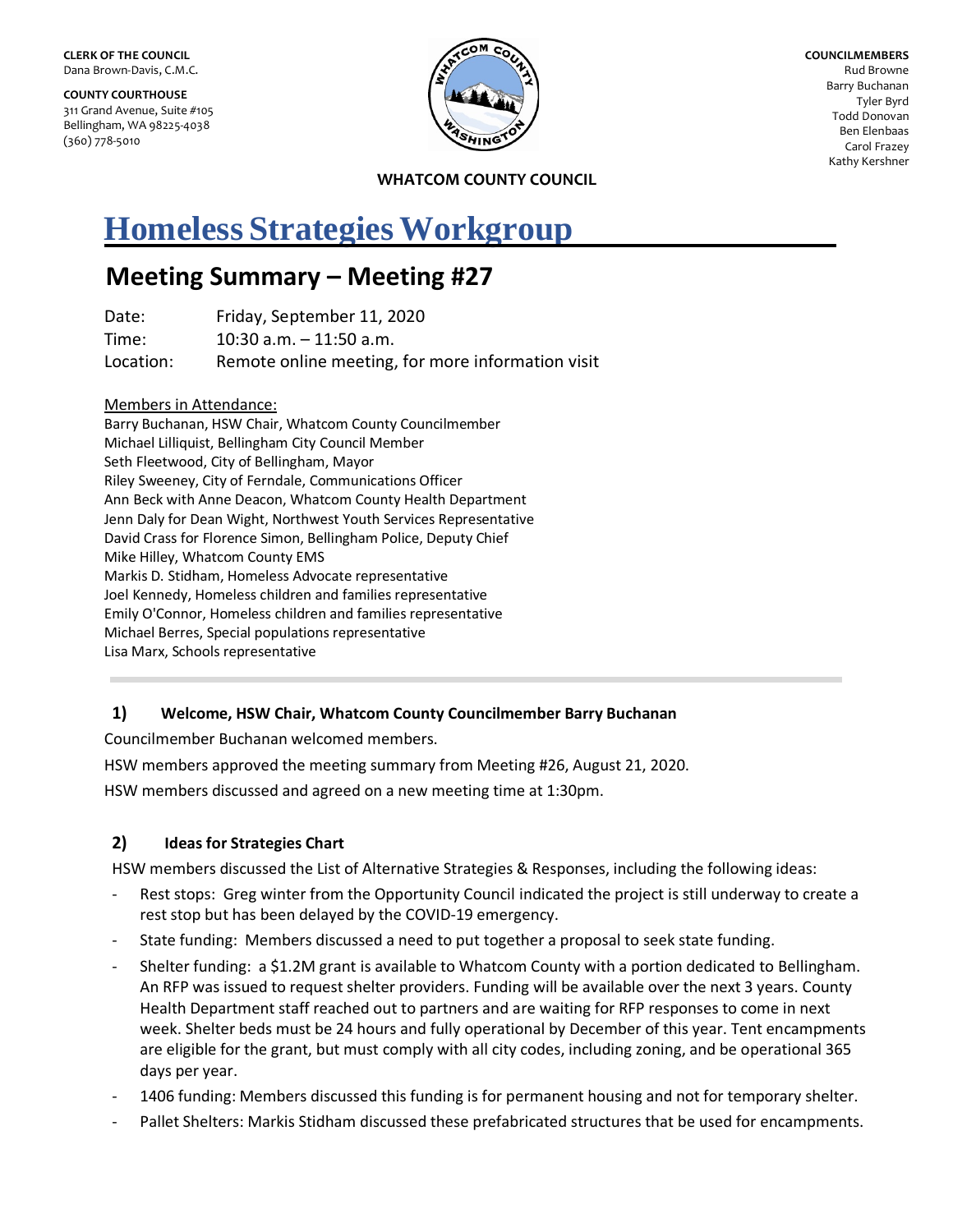Asset Map: Lisa Marx discussed a need for an asset map and a master list of community partners.

Councilmember Buchanan asked members to be prepared for a more in-depth discussion at the next meeting.

# **3) Identify location and partner for safe parking**

Rick Sepler (City of Bellingham) indicated that the planning department has had inquiries regarding safe parking and an RFP will be coming out soon. The safe parking location will not be a permanent residential location; it will be more of an overnight facility. Rick Sepler will provide an update on the RFP at the next HSW meeting.

Members discussed concerns about safe camping locations, especially for people who don't have cars to participate in a safe parking program. Additional discussions were about the potential of combining a tent or tiny home encampment with safe parking.

# **4) Year-round sheltering for families, Emily O'Connor**

Emily O'Connor provided an update to HSW member regarding the state of emergency shelter options for families with children, including the following:

- 81 families are currently on a waiting list for housing. This is an increase from several years ago when the number was in the teens.
- Motel stays is the main options for emergency shelter for families, at a cost of \$300,000-\$400,000 per year. Some families are in motels for 5 months. Motels are not good places for kids. There are no kitchens or places to play.
- Options for buying an apartment building may be better suited for permanent supportive housing, and something else is needed for families who aren't ready for a 1-year lease.
- Family Promise provides shelter for families but there are limited spaces and requirements some families can't meet.
- Often families will separate and place kids in a safe place while parents sleep in a car or elsewhere.
- As a community, we need to ask ourselves if we are okay with the options we have for families experiencing homelessness

Members discussed the need to take childhood trauma out of homelessness.

Michael Berres, Joel Kennedy, Emily O'Connor, and Lisa Marx volunteered to research best practices and examples from other communities and presenting research at the next meeting.

# **5) Winter Shelter – temporary and emergency**

Members discussed current shelter beds available including 200 beds at Basecamp (Lighthouse Mission Ministries) and another 35 beds at Christ The King (specific population to be determined.) Another church is considering sheltering and in discussions with the Health Department staff. Any HSW members should reach out to Ann Beck if they know of any other interested parties.